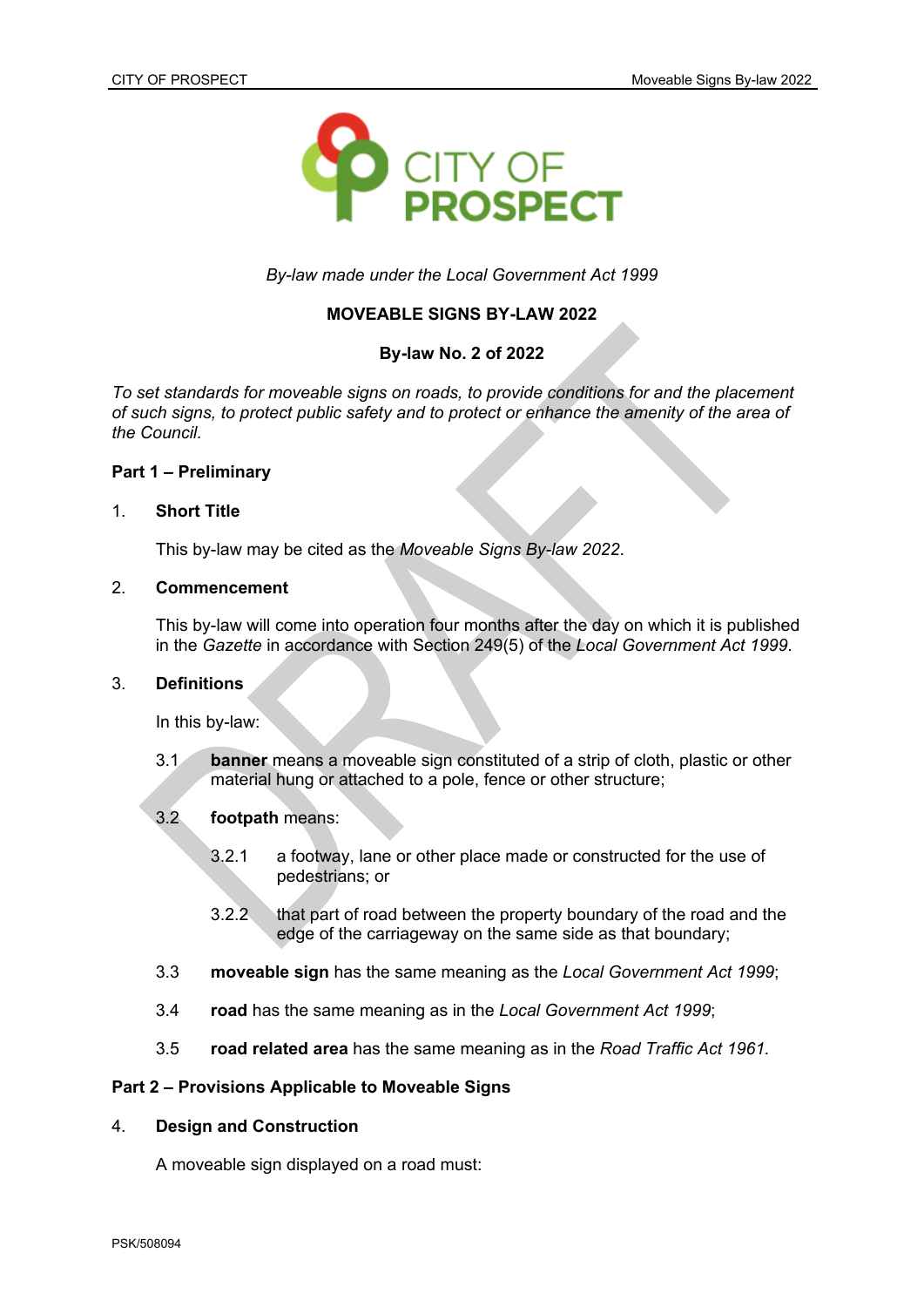- 4.1 be constructed so as not to present a hazard to any member of the public;
- 4.2 be constructed so as to be stable when in position and to be able to keep its position in adverse weather conditions;
- 4.3 not be unsightly or offensive in appearance;
- 4.4 not contain flashing or moving parts;
- 4.5 be not more than 1 metre high, 60 centimetres in width or 60 centimetres in depth;
- 4.6 and thave a display area on any side exceeding 1m<sup>2</sup>;
- 4.7 in the case of an 'A' frame or sandwich board sign:
	- 4.7.1 be hinged or joined at the top;
	- 4.7.2 be of such construction that its sides can be and are securely fixed or locked in position when erected;
- 4.8 in the case of an inverted 'T' sign, contain no struts or members than run between the display area of the sign and the base of the sign.

#### 5. **Placement**

A moveable sign displayed on a road must:

- 5.1 not be placed anywhere except on the footpath;
- 5.2 not be placed on a footpath that is less than 2.1 metres wide;
- 5.3 not be placed on a sealed footpath, unless the sealed part is wide enough to contain the sign and still leave a clear thoroughfare at least 1.2 metres wide;
- 5.4 not be placed on a footpath, unless there is at least 2 metres between the sign and any structure above the sign;
- 5.5 be placed at least 40 centimetres from the kerb (or if there is no kerb, from the edge of the roadway);
- 5.6 not be placed on a landscaped area, other than on landscaping that comprises only lawn;
- 5.7 not be placed on a designated parking area or within 1 metre of an entrance to any premises; and
- 5.8 not be fixed, tied or chained to, leaned against or placed closer than 2 metres to any other structure, object or plant (except another moveable sign);
- 5.9 not be fixed, tied or chained to, leaned against or placed closer than 2 metres to another moveable sign;
- 5.10 not be placed in a position that puts the safety of any person at risk;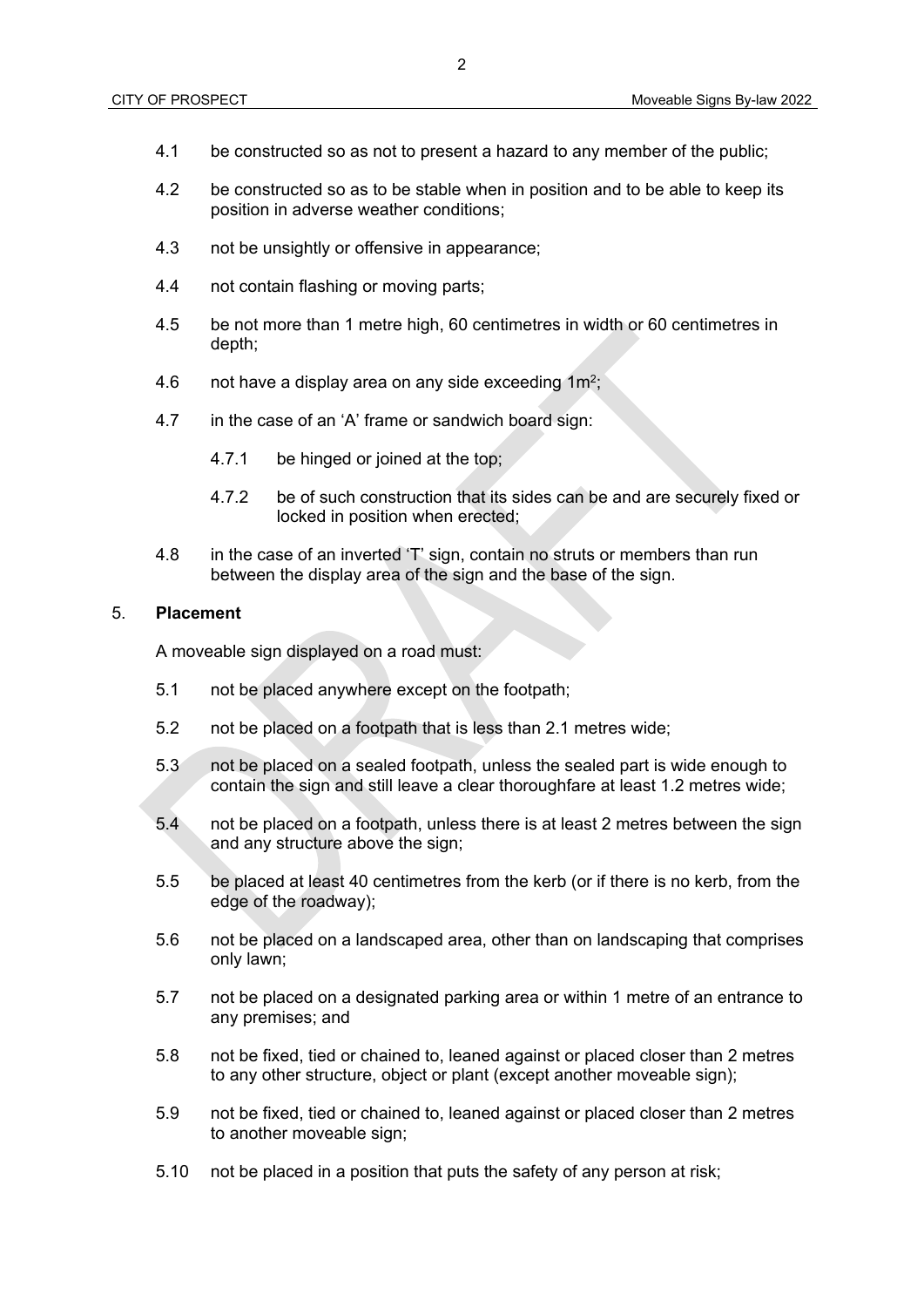- 5.11 not be placed on a median strip, traffic island or on a carriageway;
- 5.12 within 10 metres of an intersection of a road.

### 6. **Restrictions**

A moveable sign displayed on a road must:

- 6.1 only contain material which advertises a business being conducted on commercial premises adjacent to the sign, or the goods and services available from that business;
- 6.2 be limited to one per business premises;
- 6.3 not be displayed unless the business to which it relates is open to the public;
- 6.4 be securely fixed in position such that it cannot be blown over or swept away;
- 6.5 not be displayed during the hours of darkness unless it is clearly visible.

# 7. **Appearance**

A moveable sign displayed on a road must:

- 7.1 be painted or otherwise detailed in a competent and professional manner;
- 7.2 be legible and simply worded to convey a precise message;
- 7.3 be of such design and contain such colours that are compatible with the architectural design of the premises adjacent to the sign and are compatible with the townscape and overall amenity of the locality in which the sign is situated;
- 7.4 contain a combination of colours and typographical styles that blend in with and reinforce the heritage qualities of the locality and the buildings in which the sign is situated;
- 7.5 not have any balloons, flags, streamers or other things attached to it.

#### 8. **Banners**

A banner must:

- 8.1 only be displayed on a road, footpath or road related area;
- 8.2 be securely fixed to a pole, fence or other structure so that it does not hang loose or flap;
- 8.3 not be attached to any building, structure, fence, vegetation or other item owned by the Council on a road, or other improvement to a road owned by the Council;
- 8.4 not be displayed more than one month before and two days after the event it advertises;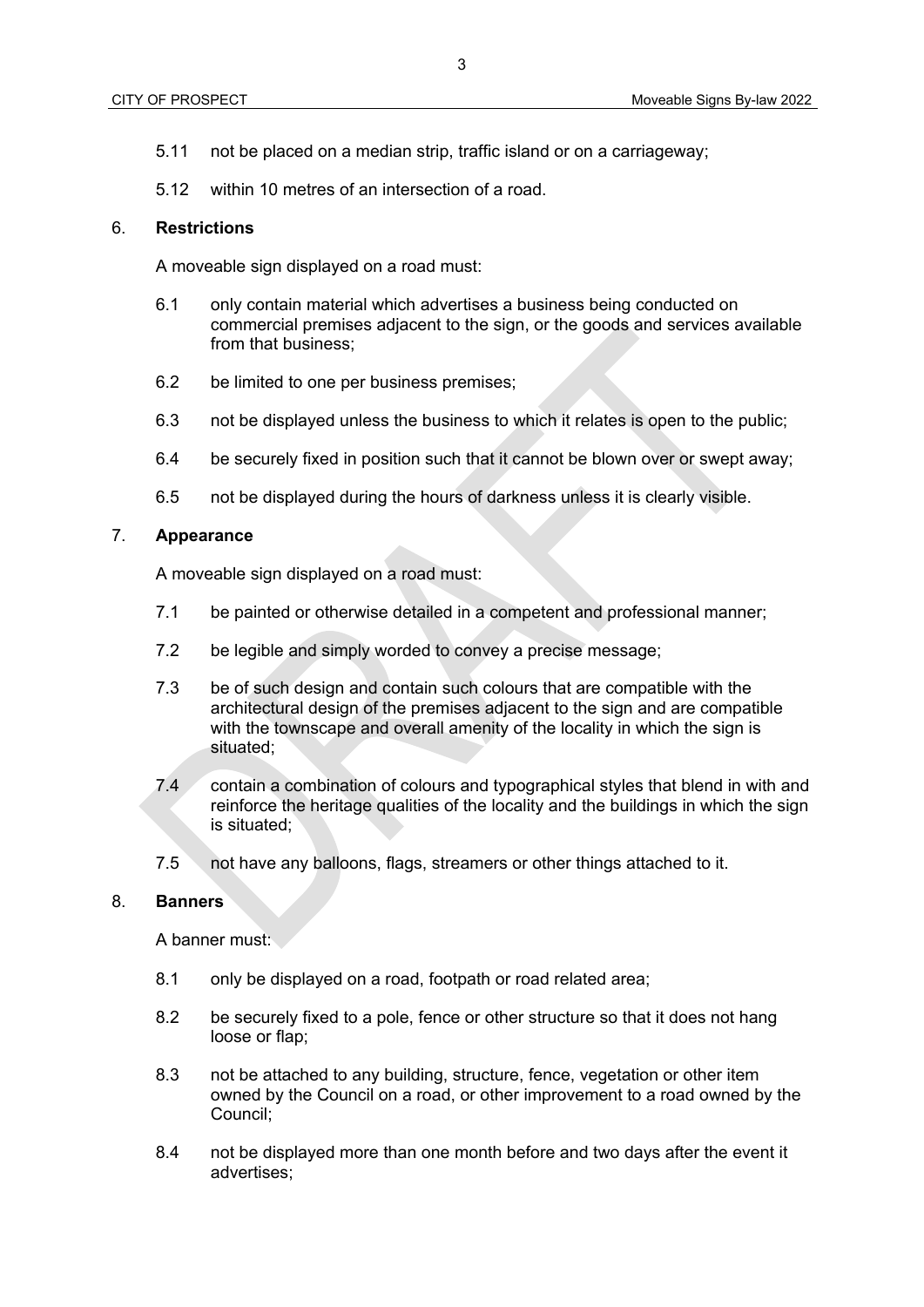- 8.5 not be displayed for a continuous period of more than one month and two days in any twelve month period;
- 8.6 not exceed 3m² in size.

## **Part 3 – Enforcement**

## 9. **Removal of Unauthorised Moveable Signs**

- 9.1 If:
	- 9.1.1 a moveable sign has been placed on any road or footpath in contravention of this by-law or of section 226 of the *Local Government Act 1999*, an authorised person may order the owner of the sign to remove the moveable sign from the road or footpath;
	- 9.1.2 the authorised person cannot find the owner, or the owner fails to comply immediately with the order, the authorised person may remove and dispose of the sign;
	- 9.1.3 a moveable sign is removed under subparagraph 9.1.2 of this by-law and is not claimed within 30 days of such removal the authorised person may sell, destroy or otherwise dispose of the moveable sign as the authorised person thinks fit.
- 9.2 Any person who displays an unauthorised moveable sign or who is the owner of an unauthorised moveable sign which has been removed under subparagraph 9.1 of this by-law must pay the Council any reasonable costs incurred in removing, storing or attempting to dispose of the moveable sign before being entitled to recover the moveable sign.

#### 10. **Removal of Authorised Moveable Signs**

A moveable sign must be removed or relocated by the person who placed the moveable sign on a road or footpath or the owner of the sign, at the request of an authorised person if:

- 10.1 in the opinion of the authorised person, and notwithstanding compliance with this by-law, there is any hazard or obstruction or there is likely to be a hazard or obstruction arising out of the location of the moveable sign; or
- 10.2 so required by the authorised person for the purpose of special events, parades, road or footpath works or any other circumstances which, in the opinion of the authorised person, requires relocation or removal of the moveable sign.

#### **Part 4 – Miscellaneous**

#### 11. **Specified Exemptions**

- 11.1 This by-law does not apply to a moveable sign which:
	- 11.1.1 is a moveable sign that is placed on a public road pursuant to an authorisation under the *Local Government Act 1999* or another Act;